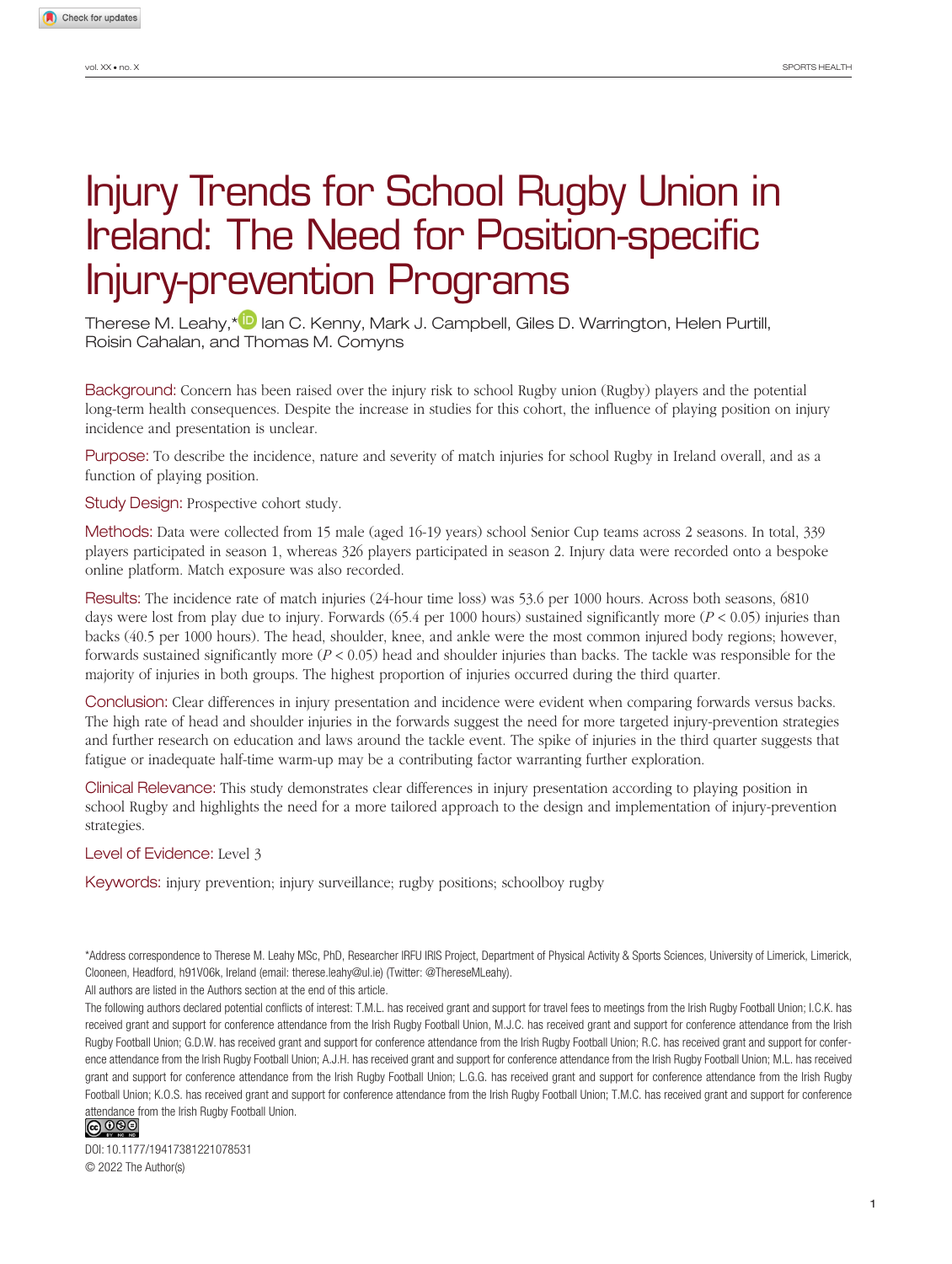Rugby union, hereafter "Rugby," has become increasingly with initiatives such as "Get Into Rugby"' by World Rugby popular among children and adolescents in recent years reaching a worldwide participation of over 2 million children in 2017<sup>49</sup> Due to the increase in professional practices of school Rugby teams in particular, concern has been raised over the injury risk to these youth players and the potential long-term health consequences.  $30,34$  The high incidence of injury in the professional game $47$  may have contributed to these concerns; however, a lack of standardized surveillance methods and challenges associated with implementing injury epidemiology studies in a school setting has resulted in varying injury incidence rates (IRs) for school Rugby of 23.7 to 129.8 per 1000 player hours previously reported.28 To effectively develop and implement optimal injury reduction protocols, the true incidence of injury must first be established as per the Translating Research Into Injury Prevention Practice (TRIPP) model.<sup>16</sup> In an attempt to address these discrepancies and improve the quality of injury surveillance research in rugby, World Rugby published standardized guidance on injury surveillance and reporting for researchers, including recommendations on the use of a 24-hour time-loss injury definition.<sup>18</sup> This led to the publication of highquality school Rugby injury surveillance data in England<sup>3</sup> and Northern Ireland<sup>1</sup> with reported injury IRs ranging from 29.06 to 34.00 per 1000 hours for standard school Rugby competitions and 77 per 1000 hours for elite school Rugby teams in England. Although these studies have contributed to the research knowledge on injury trends for school rugby cohorts, the influence of playing position on injury incidence and injury trends is still unknown. Furthermore, in the Republic of Ireland, senior school Rugby (age 16-19 years) represents an elite level of competition, yet the incidence of injury has not been established.

In a game of Rugby, there are 15 players split into forwards (positions No. 1-8) and backs (positions No. 9-15). The primary function of forwards is to contest for and regain possession of the ball by participating in tackles, scrums, lineouts, rucks, and mauls. Backs gain possession of the ball from the forwards, accelerate from rucks, mauls, and scrums, evade opposing players, and carry the ball down the field to create scoring opportunities. $32$  Forwards have a higher body mass, muscle mass and strength compared with backs, whereas backs have less body and muscle mass, possess higher levels of aerobic fitness and are faster than forwards.<sup>5,27,39</sup> The distinct differences in positional demands and activity of forwards versus backs on the Rugby field suggest that variations in injury incidence and trends are likely. In Rugby league, variations in injury nature, site, and mechanism of injury were evident when analyzing injury data by playing position.<sup>22</sup> Although research into professional Rugby has identified positional differences in the injury incidence and trends, $7,24,26,38$  injury incidence as a function of playing position has yet to be reported or investigated in school Rugby. In professional Rugby, a significantly higher

incidence of tackling shoulder injuries was reported in backs compared with forwards, while front-row forwards and midfield backs sustained markedly higher incidences of shoulder injuries, although differences were not significant.<sup>24</sup> Sankey et al<sup>38</sup> reported that second-row forwards were more likely to sustain ankle injuries than any other position, when analyzing professional Rugby players. In Rugby league, distinct differences in injury nature, site, and mechanism of injury were evident when analyzing injury data by playing position.<sup>22</sup> The reporting of overall injury incidence data for school Rugby teams may not accurately reflect the potential differences in injury rates between forwards and backs. Some rugby-playing countries have already implemented injury-prevention protocols and programmes for youth rugby, with encouraging results $10,25$ ; however, these have been team-targeted approaches. To effectively reduce injury incidence and severe injury rates, injury-prevention programs should perhaps be sensitive to positional influences on injury trends; however, it must first be established whether positional trends indeed exist in school Rugby. Therefore, the aim of this study was to describe the incidence, nature and severity of match injuries for schoolboy Rugby in Ireland overall, and as a function of playing position.

# **METHODS**

# Study Design

This prospective cohort study was conducted over 2 seasons (2018-2020) as part of the wider Irish Rugby Injury Surveillance (IRIS) project. Participating teams were male Senior Cup teams (SCTs) registered with the Irish Rugby Football Union (IRFU) school SCT competitions across 2 provincial regions for the 2018/2019 and 2019/2020 seasons. In Ireland, the SCT division is the most elite rugby competition at school level for male players aged 16 to 19 years.

# **Recruitment**

Before each season (September 2018 and September 2019), recruitment packs were sent out to schools participating in the provincial SCT competition. In total, 15 male teams were available for recruitment across the 2 provinces.

To be included in the analysis, match injury reports had to be completed for 100% of scheduled school matches; teams that did not meet these criteria were excluded. The principal researcher (T.L.) performed audits on the injury data each week to ensure accuracy, and injury recorders were contacted to clarify missing or incomplete data. Across both seasons, 473 individual Senior Cup players aged 16 to 19 years participated in the study. Before the commencement of the study, written informed consent was obtained from players and parents (where players were under 18 years). Ethical approval was granted by the University of Limerick's research Ethics Committee 2016\_06\_19\_EHS in agreement with the Declaration of Helsinki.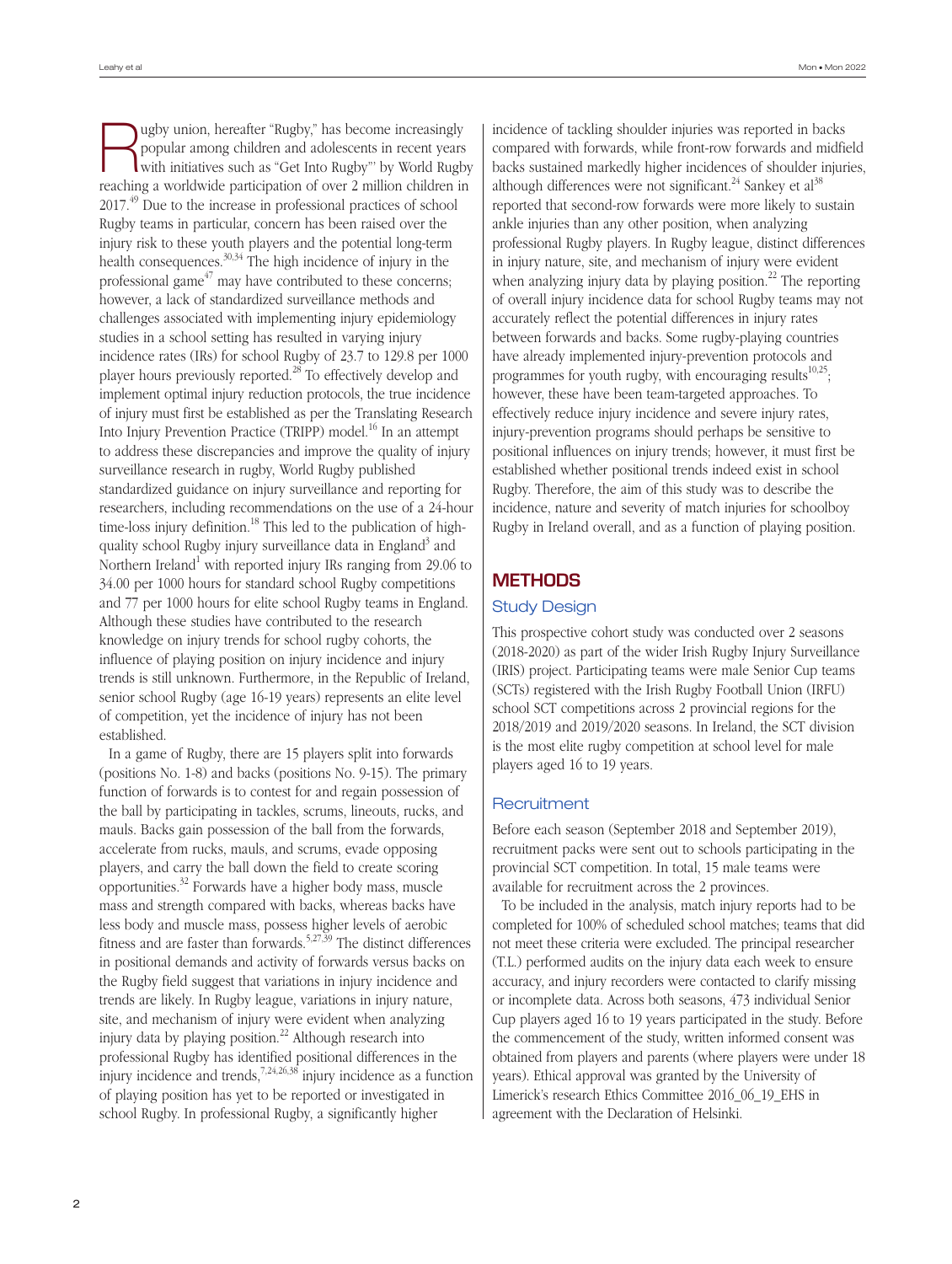## Injury Surveillance

This study adhered to the World Rugby injury surveillance consensus and the International Olympic Committee consensus statement on injury surveillance practices.<sup>2,18</sup> All injury definitions were aligned with the 2007 Rugby consensus statement.18 A 24-hour time-loss injury definition was used per the consensus statement, where an injury was defined as "Any physical complaint, which was caused by a transfer of energy that exceeded the body's ability to maintain its structural and/or functional integrity that was sustained by a player during a Rugby match or Rugby training, irrespective of the need for medical attention or time-loss from Rugby activities" (p.193). For the purposes of this study, only match injuries and match exposure were recorded, as training injury data were dependent upon the availability of qualified personnel available at training sessions. Any injury that resulted in greater than 24-hour absence from match or training activities was classed as a timeloss injury, and categorized according to injury severity. Only time-loss injuries were included in injury IR calculations. Injuries that did not require time loss from Rugby activities were classified as medical attention injuries.

Per the consensus statement, a "recurrent injury" was defined as one of the same site and same type as the original injury that occurred within 2 months of the player returning to match play following the original injury.18 Injury severity was calculated as the number of days elapsed since the date of injury to the date of the player's return to full participation in training and availability for match selection. Injury severity was classified as minimal (1-3 days), mild (4-7 days), moderate (8-28 days), and severe (>28 days). Injury burden was calculated using the formula IR × severity, and expressed as days lost per 1000 hours. A dual injury was defined as one of multiple diagnoses resulting from 1 injury event. Dual injuries were analyzed as 1 injury event for the purposes of calculating overall incidence and injury severity. However, when analyzing injury location and nature, dual injuries were separated per international best practice.<sup>2</sup>

A bespoke online injury surveillance platform<sup>51</sup> was modified to ensure it was suitable for use by nonmedical (teachers/ coaches) injury recorders and appropriate for the school rugby setting in Ireland.<sup>29</sup> An injury recorder was nominated by each team who was subsequently trained on the use of the online platform, injury documenting practices, injury classification, and injury definitions by the primary researcher (T.L.). Injury recorders were primarily coaches  $(n = 13)$ , physiotherapists  $(n = 6)$ , or school nurses  $(n = 2)$ . Injury recorders were instructed to document all Rugby match injuries on the online system classifying injury-specific data including location, nature, mechanism, occurrence, provisional diagnosis, confirmed diagnoses by the treating healthcare professional, and days absent from rugby activities.

Match schedules were also collected each month, so that match exposure could be calculated. SCT matches are 70 minutes in duration, with 15 players a side (per IRFU under-19 rules).

# Data Analysis

The 2-season analysis consisted of 220 team matches for the school SCTs. The 220 matches consisted of 3861 player hours: 2059 hours for forward positions, and 1802 hours for back positions. Overall player hours were calculated as follows: 220 matches  $\times$  1.17 hours (duration of a SCT match)  $\times$  15 players.

IR of injury is reported per 1000 player hours of match exposure with 95% CIs, per the consensus statement<sup>18</sup>:

 $IR =$  number of injuries number of matches × number of players  $\times$  match duration (1.17)  $\times$  1000

Player hours for forwards were calculated by: 220 matches × 1.17 hours  $\times$  8 players (number of forward positions), while player hours for backs were calculated by: 220 matches  $\times$  1.17 hours × 7 players (number of back positions). Injury IR for forward and back positions was calculated using the adjusted exposure for each positional group.

Poisson regression models were used to compare the injury IR between backs and forwards. Risk ratios were reported with associated 95% CIs. A chi-square test of independence was used to examine differences in the profile of mechanism of injury between backs and forwards.

Injury severity is reported as the mean days' absence from play. Injury burden (days absent per 1000 hours) was calculated to present the overall burden of injuries in terms of days lost from play (mean severity  $\times$  IR per 1000 hours). The level of significance was set at *P* < 0.05 for all analyses using SPSS Version 26.0 (IBM).

# **RESULTS**

Twelve teams (339 players) were recruited in season 1, whereas 11 of these teams (326 players) participated in season 2. One team from each season was excluded from analysis due to incomplete match injury reporting, resulting in a compliance rate greater than 90%.

# Match Injury Results

Across the 2 seasons, 207 match injuries were recorded, totaling 6810 days absence from rugby activities. Each SCT competed in an average of  $9 \pm 2.3$  matches in season 1 and an average of 13 ± 2.5 matches in season 2. The overall match injury IR requiring >24 hours' absence across the 2 seasons was 53.6 per 1000 player hours (Table 1). Forwards sustained significantly more injuries (65%) than backs (35%), rate ratio = 1.61 (95% CI 1.21- 2.14;  $P = 0.00$ ). The forward lock positions (No. 4 and 5) sustained the most injuries (15%, IR 8.0 per 1000 hours) followed by the blindside flanker (No. 6) (13%, IR 6.7 per 1000 hours). Of all match injuries recorded, 26% of registered players sustained at least 1 match injury across the 2 seasons, whereas 7% of registered players sustained more than 2 match injuries across both seasons.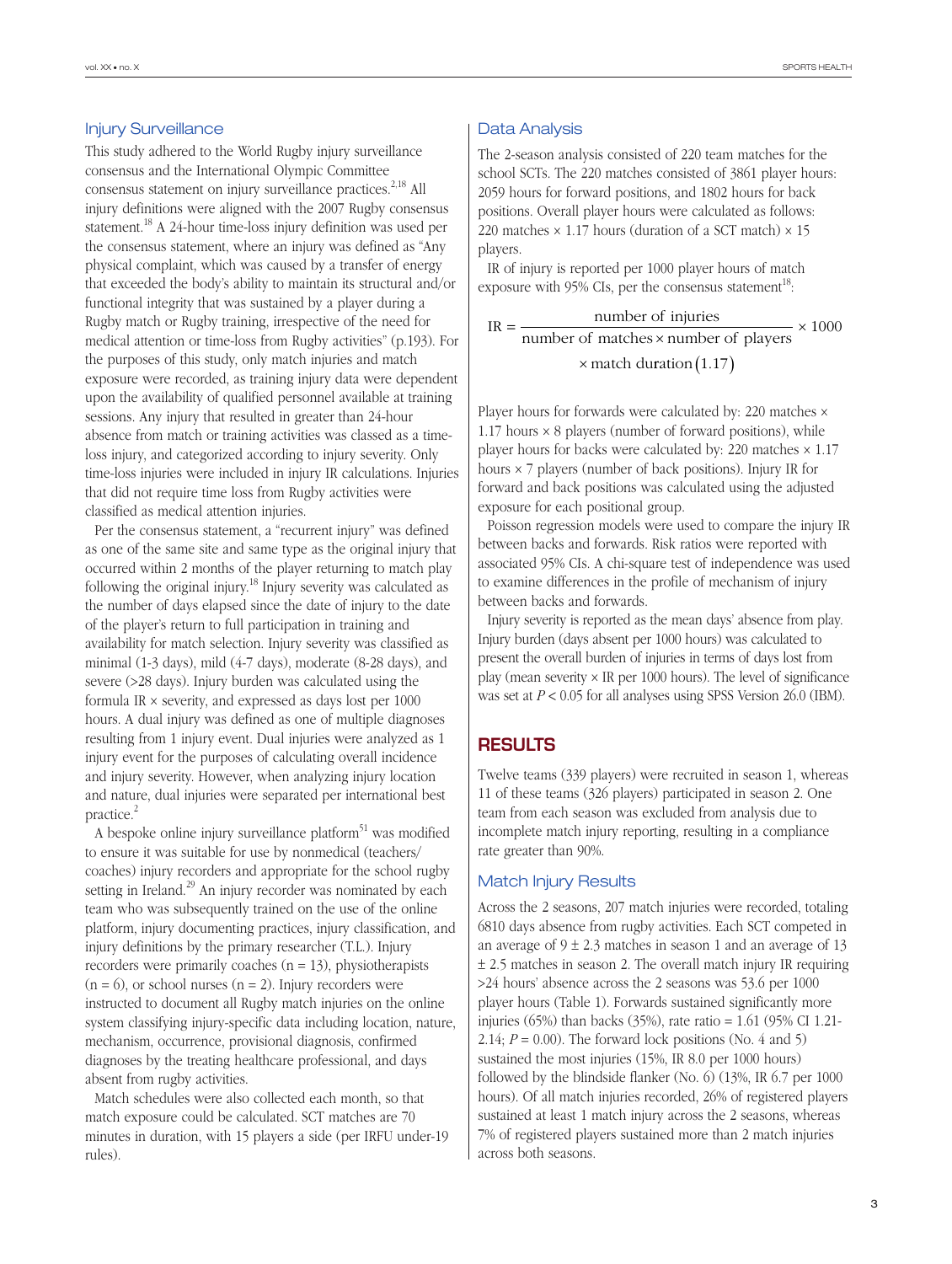| <u>Habit T. Maturi injury ratuo ao a fanotion of injury domintion and player pooltion</u> |                        |                     |                    |  |  |  |
|-------------------------------------------------------------------------------------------|------------------------|---------------------|--------------------|--|--|--|
| <b>Injury Definition</b>                                                                  | <b>No. of Injuries</b> | <b>Exposure (h)</b> | <b>IR (95% CI)</b> |  |  |  |
| Medical attention <sup>a</sup>                                                            | 3                      | 3861                | 0.8(0.3, 2.4)      |  |  |  |
| $>$ 24-h time loss                                                                        | 207                    | 3861                | 53.6 (46.8, 61.4)  |  |  |  |
| >7 days' time loss                                                                        | 187                    | 3861                | 48.4 (42.0, 55.9)  |  |  |  |
| <b>Player Position</b>                                                                    |                        |                     |                    |  |  |  |
| <b>Forwards</b>                                                                           | 134                    | 2059                | 65.1 (54.9, 77.1)  |  |  |  |
| <b>Backs</b>                                                                              | 73                     | 1802                | 40.5 (32.2, 51.0)  |  |  |  |

# Table 1. Match injury rates as a function of injury definition and player position

IR, incidence rate.

<sup>a</sup>Refers to match injuries that required <24 hours' time loss from play.

Table 2. Injury severity and burden for the top 3 most common body locations injured for forwards versus backs

|                                  |                      | <b>Forwards</b>                    |                         |                    | <b>Backs</b>                       |                         |                             |                  |  |
|----------------------------------|----------------------|------------------------------------|-------------------------|--------------------|------------------------------------|-------------------------|-----------------------------|------------------|--|
| <b>Injury</b><br><b>Location</b> | IR (95% CI)          | Severity <sup><math>a</math></sup> | Burden $b$ per<br>1000h | IR (95% CI)        | Severity <sup><math>a</math></sup> | Burden $b$ per<br>1000h | RR <sup>c</sup> (95%<br>CI) | $\boldsymbol{P}$ |  |
| Shoulder                         | 15.5<br>(11.0, 22.0) | 37                                 | 573.5                   | 8.3<br>(5.0, 13.8) | 69                                 | 614.1                   | 1.87<br>(1.01, 3.45)        | $0.05*$          |  |
| Head                             | 12.6<br>(8.6, 18.5)  | 29                                 | 365.4                   | 5.0<br>(2.6, 9.6)  | 29                                 | 145                     | 2.53<br>(1.19, 5.40)        | $0.02*$          |  |
| Ankle                            | 5.8<br>(3.3, 10.3)   | 29                                 | 168.2                   | 8.9<br>(5.4, 14.5) | 24                                 | 213.6                   | 0.66<br>(0.31, 1.39)        | 0.27             |  |
| Knee                             | 5.8<br>(3.3, 10.3)   | 31                                 | 179.8                   | 5.0<br>(2.6, 9.6)  | 43                                 | 215                     | 1.17<br>(0.49, 3.03)        | 0.73             |  |

IR, incidence rate; RR, rate ratio.

*a* Severity is expressed as the mean number of days absent from play.

*b* Burden is calculated using the formula, IR × Severity and is expressed as day absent per 1000 hours.

*c* RR is expressed using 95% CIs.

\*Denotes statistical significance.

# Location of Match Injuries

The shoulder, followed by the head and ankle, were the most injured body locations for all match injuries accounting for an IR of 12.2 per 1000 hours, 9.1 per 1000 hours, and 7.3 per 1000 hours, respectively. Overall, lower limb injuries were most common (41%) followed by upper limb (35%), head/ neck (21%), and trunk (3%) injuries. In total, 50% of injuries sustained by the backs involved the lower limb, whereas lower limb injuries in forwards represented 35%. Forwards were significantly  $(P < 0.05)$  more likely to sustain shoulder and head injuries in comparison with backs (Table 2). Figures 1 and 2 illustrate the distribution of injury location by position.

## Nature of Match Injuries

Sprains (33%) followed by strains (15%) were the most common injury type representing an overall match injury IR of 17.6 per 1000 hours and 8.3 per 1000 hours, respectively. When analyzing injury type by position, sprains remained the most common injury type for both backs and forwards; however, forwards were significantly  $(P < 0.05)$  more likely to sustain concussions and hematomas than the backs. Sprains represented the most burdensome injury for forwards, whereas dislocations/subluxations represented the most burdensome injury for backs in terms of days absent from play per 1000 hours. Table 3 illustrates incidence, severity and burden for the nature of match injuries for forwards versus backs.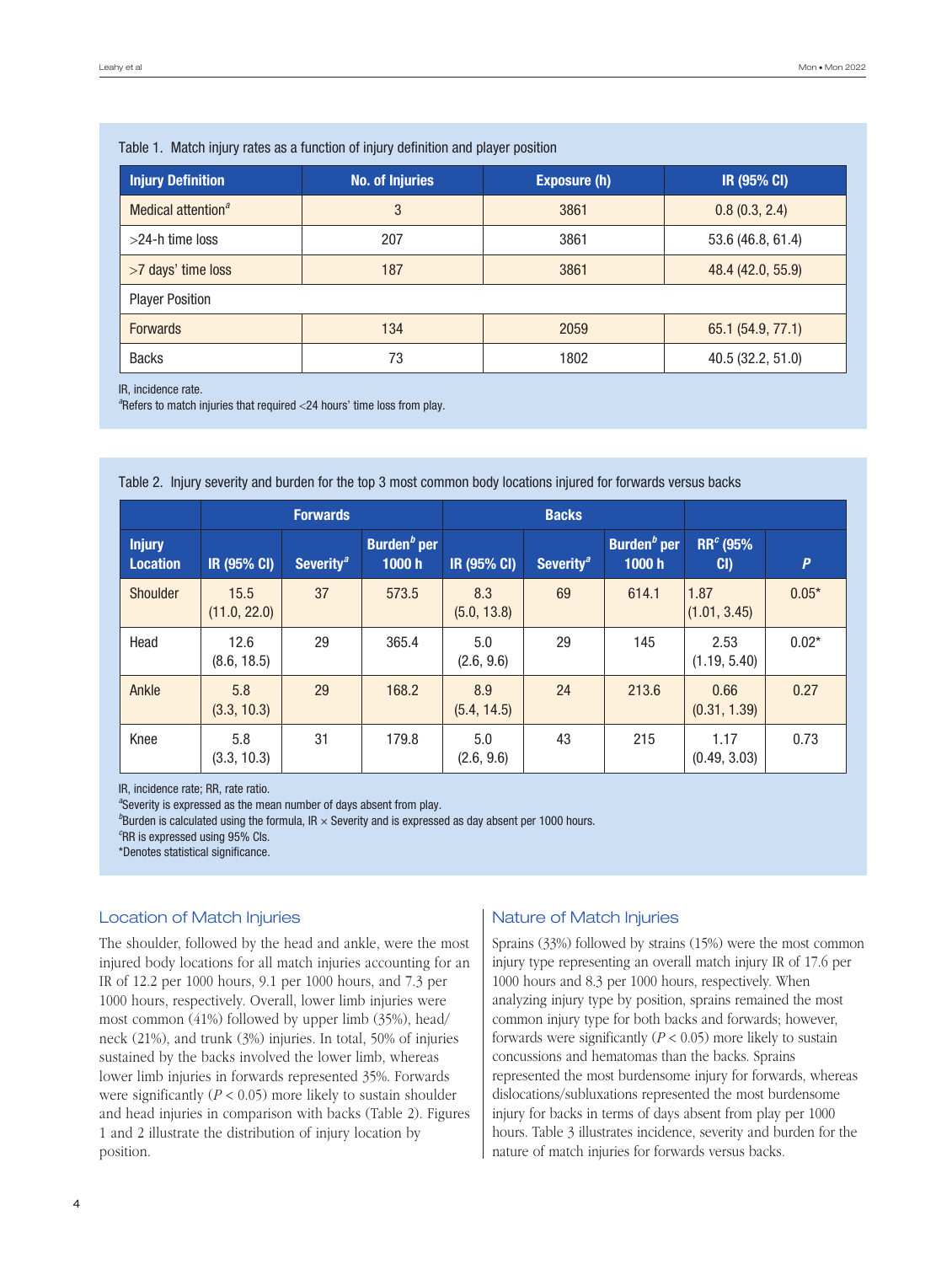

# Match Injury Diagnoses

Table 4 illustrates match-injury diagnoses for 24-hour time-loss injuries for forwards versus backs for the top 3 diagnoses in each group. Concussions carried the highest injury burden for forwards (356.7 per 1000 hours), whereas shoulder dislocations/ subluxations carried the highest injury burden for backs (542.9 per 1000 hours) in terms of days absent from play. The forward lock positions (No. 4 and 5) sustained the highest proportion of concussions (27%), the wing positions (No. 11 and 14) sustained the highest proportion of shoulder dislocations/subluxations (33%), the inside center sustained the most ankle sprains (26%), whereas shoulder sprains were more evenly distributed among the lock (20%), loose-head prop (20%), and blindside flanker (20%) positions.

#### **Mechanism**

The majority of match-related injuries occurred during the tackle (64%). In the analysis, chi-square  $X_2(4, N = 207) = 10.66; P =$ 0.03 suggests that the mechanism of injury differs between backs and forwards, with 79.1% of injuries in forwards involving a tackle or ruck. Table 5 illustrates the mechanisms of match injuries as a function of player position.

## Timing of Injury

The majority of match injuries (40%) occurred during the third quarter. A significant relationship was not found between player position and time of injury. The highest proportion of tackle injuries occurred during the third quarter for both the



forwards (43%) and the backs (37%). Figure 3 illustrates the occurrence of match injuries as a function of position.

# **DISCUSSION**

#### Summary of Main Findings

This study has established that significant differences in injury incidence and presentation exist between forwards and backs in senior schoolboy Rugby. Forwards sustain more injuries than backs and are at a significantly higher risk of sustaining concussions. Injury presentation differed across both positional groups; ankle sprains were the most common diagnoses for backs, whereas concussions were the most common diagnoses for forwards. Injury severity data suggested that on average, a senior school Rugby team can expect to lose 324 days from play due to injury each season.

## Comparison With Existing Literature

The IR of match injuries reported in this study is lower than previously reported for elite schoolboy Rugby in England (77 per 1000 hours), $3$  although it is higher than IRs reported by other studies of schoolboy Rugby (28.3-35.0 per 1000 hours)<sup>28</sup> for a 24-hour time-loss definition. The overall match injury IR in this study (53.6 per 1000 hours) is more comparable with the IR of injury in professional under-20 international competitions  $(57.2 \text{ per } 1000 \text{ hours})$ ,<sup>19</sup> and the academy teams of professional Rugby clubs in England  $(47 \text{ per } 1000 \text{ hours})$ .<sup>33</sup> SCT Rugby is representative of the most elite level of school Rugby in Ireland;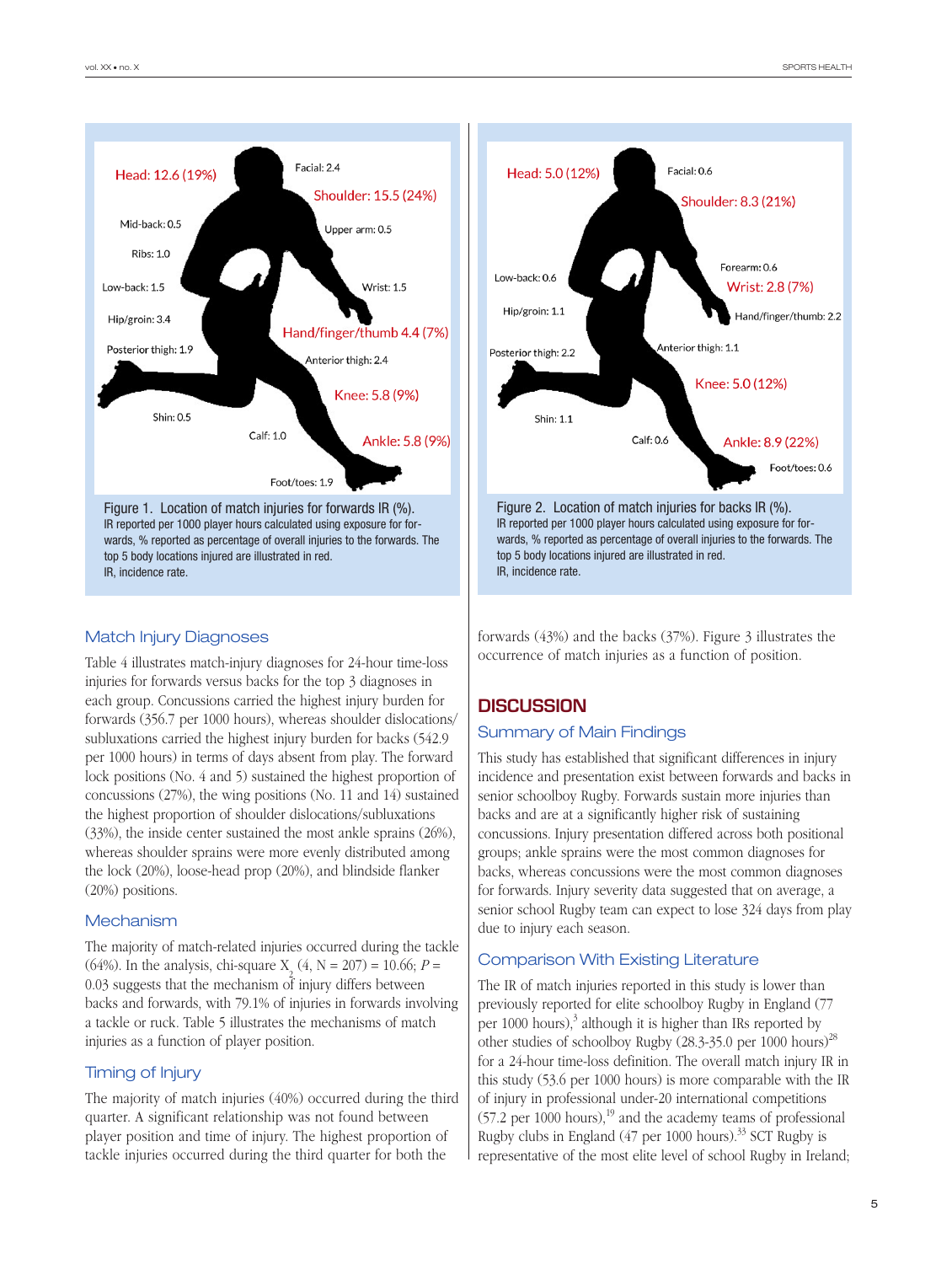|                                                                                                                                                                                                                                                                                                                                                                                                      |                   | <b>Forwards</b>       |                                         |                 | <b>Backs</b>          |                                         |                          |         |
|------------------------------------------------------------------------------------------------------------------------------------------------------------------------------------------------------------------------------------------------------------------------------------------------------------------------------------------------------------------------------------------------------|-------------------|-----------------------|-----------------------------------------|-----------------|-----------------------|-----------------------------------------|--------------------------|---------|
| <b>Injury Nature</b>                                                                                                                                                                                                                                                                                                                                                                                 | IR (95% CI)       | Severity <sup>a</sup> | Burden <sup><i>p</i></sup> per<br>1000h | IR (95% CI)     | Severity <sup>a</sup> | Burden <sup><i>b</i></sup> per<br>1000h | RR <sup>c</sup> (95% CI) |         |
| Concussions                                                                                                                                                                                                                                                                                                                                                                                          | 11.7(7.8, 17.4)   | 51                    | 362.7                                   | 3.3(1.5, 7.4)   | 28                    | 92.4                                    | 3.50(1.43, 8.56)         | $0.01*$ |
| Dislocations/subluxations                                                                                                                                                                                                                                                                                                                                                                            | 2.9(1.3, 6.5)     | 29                    | 84.1                                    | 6.1(3.4, 11.0)  | 89                    | 542.9                                   | 0.48(0.18, 1.29)         | 0.15    |
| Fracture                                                                                                                                                                                                                                                                                                                                                                                             | 4.9(2.9, 9.0)     | 46                    | 225.4                                   | 3.9(1.9, 8.1)   | $\overline{C}$        | 273                                     | 1.25(0.48, 3.28)         | 0.65    |
| Hematomas                                                                                                                                                                                                                                                                                                                                                                                            | 10.7 (7.0, 16.2)  | 15                    | 160.5                                   | 2.8(1.2, 6.7)   | တ                     | 25.2                                    | 3.85 (1.46, 10.17)       | $0.01*$ |
| Laceration                                                                                                                                                                                                                                                                                                                                                                                           | 1.9(0.7, 5.2)     |                       | 11.4                                    | 1.7(0.5, 5.2)   | 24                    | 40.8                                    | 1.17(0.26, 5.21)         | 0.84    |
| Sprains                                                                                                                                                                                                                                                                                                                                                                                              | 19.4 (14.3, 26.5) | 35                    | 679                                     | 15 (10.3, 21.8) | 29                    | 435                                     | 1.30(0.80, 2.11)         | 0.30    |
| <b>Strains</b>                                                                                                                                                                                                                                                                                                                                                                                       | 10.7 (7, 16.2)    | 22                    | 235.4                                   | 5.5(3.0, 10.3)  | 20                    | 110                                     | 1.93(0.91, 4.07)         | 0.09    |
| Other $^d$                                                                                                                                                                                                                                                                                                                                                                                           | 3.4(1.6, 7.1)     | 51                    | 173.4                                   | 1.7(0.5, 5.2)   | 57                    | 81.4                                    | 2.04 (0.53, 7.89)        | 0.30    |
| "Other" refers to injury types that did not meet the above classification, these consisted of meniscal tears and bursitis injuries.<br>Burden is calculated using the formula, IR $\times$ severity and is expressed as days absent per 1000 hours.<br>"Severity is expressed as the mean number of days absent from play.<br>IR, incidence rate; RR, rate ratio.<br>"RR is expressed using 95% Cls. |                   |                       |                                         |                 |                       |                                         |                          |         |

"Denotes statistical significance.

\*Denotes statistical significance.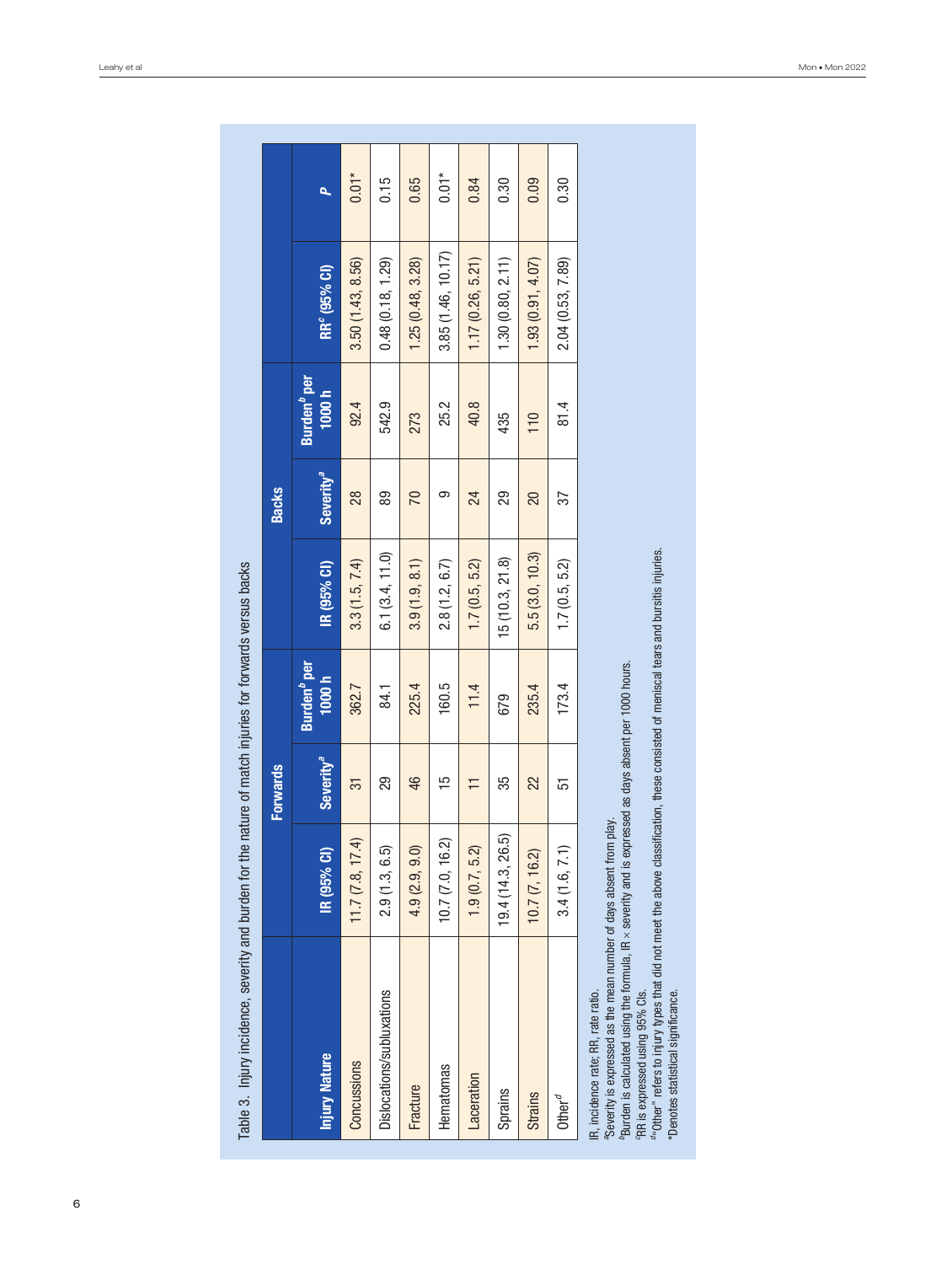| <u>Fabiu +. Tup o muut uummun mjury ulaghuuuu lui iurivaruu aha bautu</u> |                        |                 |                 |                   |  |
|---------------------------------------------------------------------------|------------------------|-----------------|-----------------|-------------------|--|
| <b>Injury Diagnoses</b>                                                   | <b>No. of Injuries</b> | IR (95 % CI)    | <b>Severity</b> | Burden per 1000 h |  |
| <b>Concussion</b>                                                         | 24                     | 11.7(7.8, 17.4) | 31              | 362.7             |  |
| Shoulder sprain                                                           | 18                     | 8.7(5.5, 13.9)  | 41              | 356.7             |  |
| Ankle sprain                                                              | 11                     | 5.3(3.0, 9.6)   | 31              | 164.3             |  |
| Ankle sprain                                                              | 16                     | 8.9(5.4, 14.5)  | 24              | 384               |  |
| Shoulder dislocation/subluxation                                          | 11                     | 6.1(3.4, 11.0)  | 89              | 542.9             |  |
| Concussion                                                                | 6                      | 3.3(1.5, 7.4)   | 28              | 92.4              |  |
|                                                                           |                        |                 |                 |                   |  |

# Table 4. Top 3 most common injury diagnoses for forwards and backs

IR, incidence rate.

# Table 5. Mechanism of match injuries as a function of player position

|                      | <b>Forwards</b> | <b>Backs</b> |
|----------------------|-----------------|--------------|
| <b>Tackling</b>      | 51 (38.1%)      | 23 (31.5%)   |
| Being tackled        | 35 (26.1%)      | 24 (32.9%)   |
| <b>Ruck</b>          | 20 (14.9%)      | 2(2.7%)      |
| All other mechanisms | 17 (12.7%)      | 14 (19.2%)   |
| <b>Noncontact</b>    | $11(8.2\%)$     | 10(13.7%)    |



Figure 3. Match injuries as a function of playing position. QTR, quarter.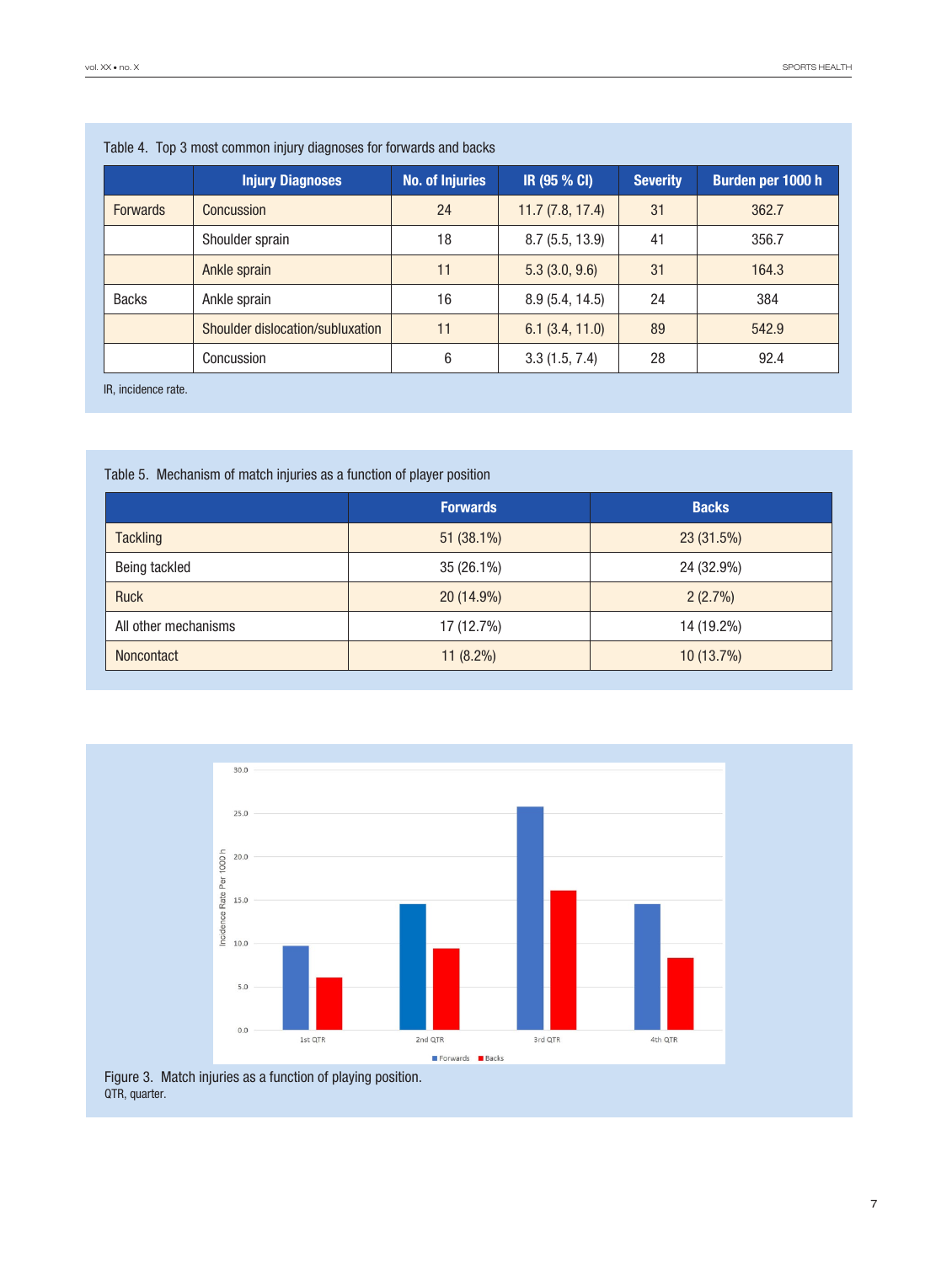therefore, injury risk appears higher than in lower levels of play for similar age cohorts.<sup>3,28,33</sup>

Forwards were significantly more likely to sustain injuries compared with backs ( $P = 0.00$ ). Although positional injury data in comparable school cohorts are lacking, the IR of injuries to the forwards (65.1 per 1000 hours) is more than double the IR reported (30.6 per 1000 hours) by the Youth Rugby Injury Surveillance Project  $(YRISP)^{23}$  for a cumulative group of under-13, under-15 and under-18 school Rugby teams. However, IR was calculated based on overall team exposure, and statistical difference between forwards and backs was not reported. Data from the male adult game for positional differences in injury profiles are conflicting. In English community Rugby (mid-lower levels), a significant interaction (*P* = 0.01) demonstrated higher IR for forwards compared with backs $37$ ; however, a longitudinal analysis carried out over 16 seasons in the professional game found no statistical difference in the IR of injury between forwards and backs. $^{44}$  Although a clear statistical difference in IR and injury presentation was observed between forwards and backs in the current study, it is not clear if this is true for school Rugby worldwide. It is vital that future research further evaluates the relationship between playing position and injury risk across youth Rugby. This has important implications for Rugby governing bodies and has the potential to inform future law changes and injury-prevention policies.

## Injury Location and Diagnoses

Shoulder, head, knee, and ankle injuries were the most prevalent, which is consistent with injury profiles in the elite. $20,47$ amateur, $37,52$  and school game.<sup>1,3,28</sup> Although some data exist for positional trends in match-injury occurrence in the professional game,<sup>9,45</sup> comparable data are lacking in youth Rugby. Forwards by their nature are generally bigger and stronger than backs, as their primary function is to compete for the ball in scrums and lineouts, whereas backs are usually lighter and faster than forwards, as they require skill for kicking, passing, and reading the game.<sup>9,35</sup> The data from the current study clearly demonstrate differences in injury risk and presentation between both positional groups, which has important implications for targeted injury-reduction strategies.

Forwards were significantly more likely to sustain shoulder and head injuries compared with backs, with the majority of these occurring when tackling the ball carrier. The high incidence and burden of shoulder injuries in this cohort is concerning, given the associated high risk of recurrence and the inherent instability of the shoulder joint itself. $^{21}$  This, coupled with the skeletal immaturity of the shoulder joint in school-age players, may predispose this group to a higher shoulder-injury risk compared with their adult counterparts.31,43 The increased exposure to tackles for the forwards may lead to accumulative microtrauma to the shoulder joint, which may negatively affect rotator-cuff strength and proprioception, potentially resulting in an increased injury risk for this group.<sup>31</sup> Although efforts have begun to reduce the risk of lower limb injuries in this cohort,

research has yet to fully investigate injury-prevention and educational tools to address the high IR and substantial time loss due to shoulder injuries in youth Rugby. $^{40}$  In researching injury-prevention strategies, the role of an upper limb– strengthening programme with an emphasis on the practicality of the forwards' role should be investigated. When forwards are contesting for the ball, the arm is often in a vulnerable position of abduction and external rotation, which appears to result in a greater incidence of injury for school-age Rugby players compared with in the professional game.<sup>24</sup> It is important to evaluate whether the introduction of an upper limb exercise programme would influence injury risk in this group, or whether a review of the policies around the laws of the tackle for this age cohort are required to reduce the risk of shoulder injury.

Concussions in this study, and indeed the wider literature, are reported predominantly due to the tackle event. $1,3$  Forwards in the current study sustained greater than 3 times the IR of concussions compared with backs, which can be assumed to be influenced by their increased involvement in the tackle. A study of head-injury events in professional Rugby reported that "tacklers" were 2.6 times more likely to be injured compared with the ball carrier.<sup>42</sup> Poor tackle technique has been associated with increased injury risk, and efforts have been made to educate young players on using their shoulder/arm as the first point of contact instead of their head/neck, to reduce the risk of concussion and cervical spinal cord injury.<sup>12,48</sup> Previously, in youth Rugby, concussion incidence has been reported as an overall figure without accounting for positional influence. The IR of concussion in backs is noticeably lower than overall concussion incidence previously reported for similar-age cohorts.<sup>1,3,17,23</sup> The significant increase in concussion incidence noted for forwards in this study suggests that a more positional-targeted approach may be appropriate for concussion prevention strategies. The success of recent law changes by World Rugby on reduced incidence of severe head injury has been welcomed and perhaps strengthens the argument for future investigation into further law changes in youth Rugby to reduce the disproportionate risk of head injury sustained by forwards. $36$  It is also reasonable to consider the potential influence of overreporting of concussions in this cohort due to the "Recognize and Remove" protocol which requires all suspected concussions to be removed from the field of play and diverted into the Graduated Return to Play pathway. The success of movement control exercise programmes $^{25}$  and educational programmes for coaches and referees $^{10}$  may also be further enhanced by further investigation into the positional influence on head-injury risk in these cohorts.

While lower limb injuries in this study represented the majority of injuries (41%), various injury presentations have been reported across school Rugby research. Although, accumulatively, lower limb injuries were more frequent in this cohort, only ankle sprains featured in the top 3 injury diagnoses for both positional groups. The IR of ankle injuries in this study (7.2 per 1000 hours) is slightly higher than previously reported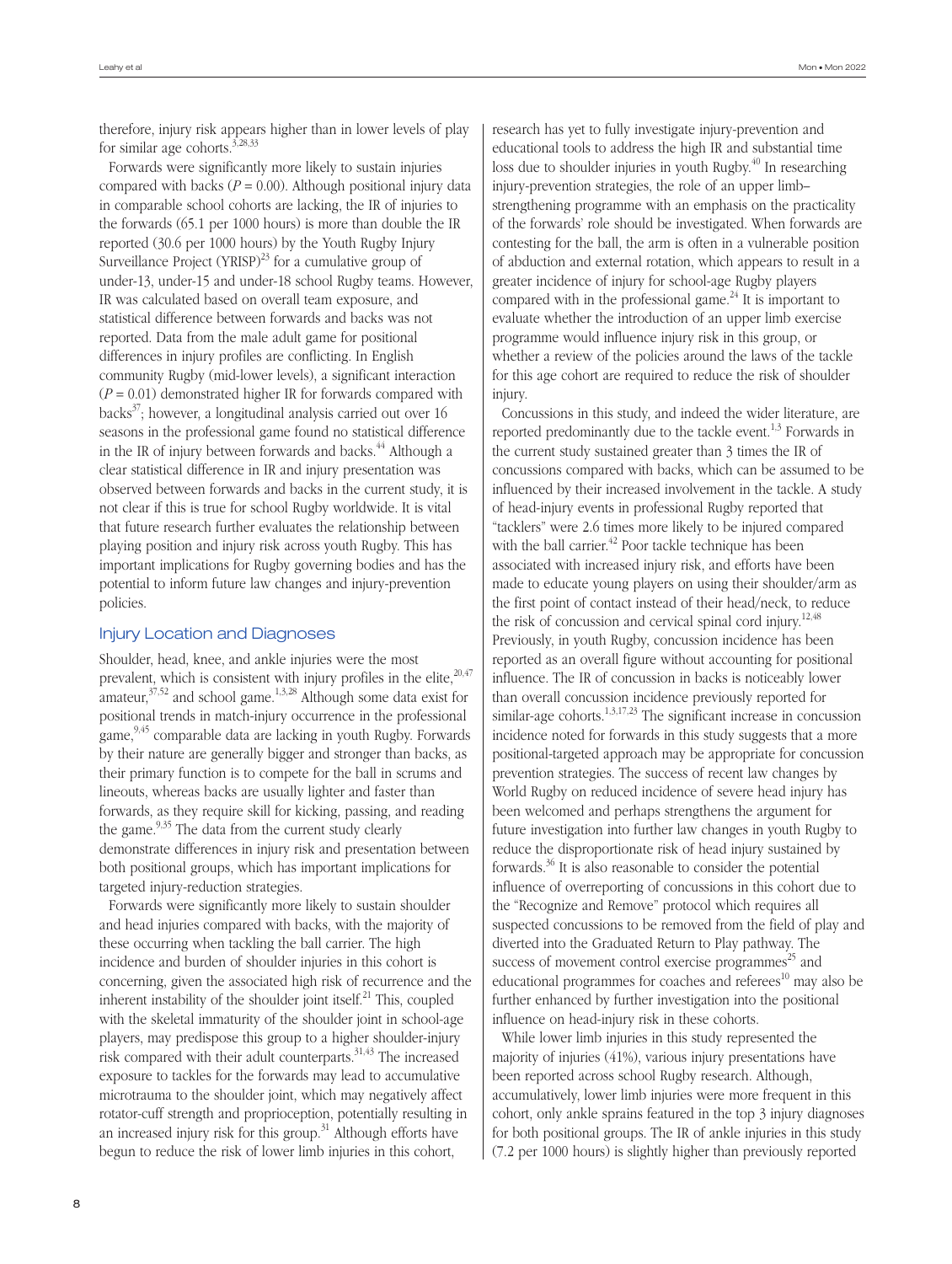in the amateur game in Ireland (6.0 per 1000 hours),<sup>52</sup> but lower than IRs reported for the professional game (10 per 1000 hours).<sup>38</sup> Ankle sprains have been commonly reported in the top 3 injury locations across amateur Rugby research<sup>1,3,52</sup>; however, studies investigating positional ankle injury trends are scarce. In the current study, ankle sprains were the most common injury diagnoses for the backs. Backs have been shown to cover greater distances and speeds than forwards<sup>14</sup> and are generally involved in fewer tackles, $27$  which may explain why the majority of ankle injuries in this group were the result of noncontact injuries. However, ankle injuries also featured in the top 3 injury locations for forwards, although superseded by shoulder and head injuries, of which the latter could be attributed to the increased exposure to tackles. This may suggest that injury-reduction strategies for lower limb injuries for the backs should be focused on noncontact injury mechanisms. For the forwards, the knee (5.8 per 1000 hours) also shared the place with the ankle (5.8 per 1000 hours) for the top 3 most common locations of injury; however, injury burden was relatively low, and severe injury to the knee was uncommon. A recent study of male and female community rugby in Ireland attributed the highest overall injury burden to anterior cruciate ligament (ACL) injuries for both groups. Although knee injuries represented 9% and 12% of injuries to the forwards and backs, respectively, interestingly, no ACL injuries were reported across the 2 seasons, which is consistent with other youth Rugby studies, where reported IRs range from 0.049 to 1.260 per 1000 hours.<sup>6,41</sup> The stark differences in injury risk to the shoulder and head between forwards and backs was not echoed by the lower limb data, although noncontact mechanisms were more apparent in the backs. This has important implications for targeted injury-prevention programmes specifically for the lower limb, which has shown dramatic reductions of injury in noncontact sports such as soccer.<sup>4</sup> Such programmes may be more successful in Rugby if targeted more to the backs, while injury reduction strategies in the forwards could be more focused on reducing contact injuries such as education/training around tackle technique, and further scrutiny of the laws around the tackle event in youth Rugby.

## Timing of Injury

While most injuries to the forwards and backs occurred during the third quarter, no significant relationship between timing of injury and playing position was found. In the wider literature, most injuries have also been reported occurring during the third quarter across the amateur<sup>50</sup> and professional game,  $47$  although timing-of-injury data are lacking in school Rugby research.<sup>1,3,28</sup> In the current study, it was evident for both positional groups that the majority of tackle-related injuries occurred during the third quarter. A South African study of tackle-related injuries in a youth Rugby tournament reported a significant increase in the frequency of tackle-related injuries as the timing of play progressed.12 It is hypothesized that physical fatigue has the potential to negatively impact a player's tackle technique.<sup>8,11,13</sup>

However, an apparent drop of injury incidence is evident in the fourth quarter, which does not fully support this theory, although this fourth-quarter drop may also be influenced by substitutions. The spike of injuries in the third quarter could also be attributed to a lack of warm-up at half time. Data from soccer have indicated that inadequate half-time warm-ups result in reductions in work rate and performance in the second half.<sup>15,46</sup> Further research is required to investigate the effect of half-time warm-ups on and the potential influence (if any) on work rate, performance, fatigue, and injury incidence in the second half of games. These data are valuable to help inform governing bodies on the structuring of match schedules and tournaments, and further enhance the development of injuryreduction programmes.

# Strengths and Limitations

This study comprised a large cohort in an amateur setting, a low level of attrition, along with high data fidelity, and external validity. Injury data were collected prospectively to allow for the accurate recording of real-time injuries. Methods were standardized per best practice, $^{18}$  to allow for accurate comparison across the literature. Investigating injury trends in a school Rugby setting presents itself with many challenges and resulted in some limitations to this study. Injury recording by medical personnel was not always possible, as injury recorders varied from school physiotherapists/nurses to teachers and coaches. Nevertheless, the IRIS Web system was developed for the amateur cohort<sup>51</sup> and modified specifically for the school Rugby setting. Full training was provided to injury recorders, and injuries were recorded on their location and nature, rather than diagnoses, with final diagnoses and verification by the treating physician/physiotherapist/nurse only recorded at return to play to facilitate accuracy. In addition, it was not feasible to collect training exposure data to allow for the calculation of training injury incidence. To accurately record training exposure data in addition to match schedules, is often not sustainable by schools and researchers in a school setting.

# **CONCLUSION**

The incidence of injury for schoolboy Rugby in Ireland is lower than previously reported for elite schoolboy rugby in England, although slightly higher than previously reported for standard schoolboy Rugby in England and Northern Ireland. The shoulder, head, knee, and ankle were most commonly injured, although clear differences in injury presentation and incidence were evident when comparing forwards versus backs. The high rate of head and shoulder injuries in the forwards suggests the need for more targeted injury-prevention strategies and further research on education and laws around tackle technique. The higher rate of ankle injuries in the backs were more commonly associated with noncontact activities, suggesting a role for a more individualized noncontact approach to injury-prevention strategies for the backs. The spike of injuries in the third quarter suggests that fatigue or inadequate half-time warm-up may be a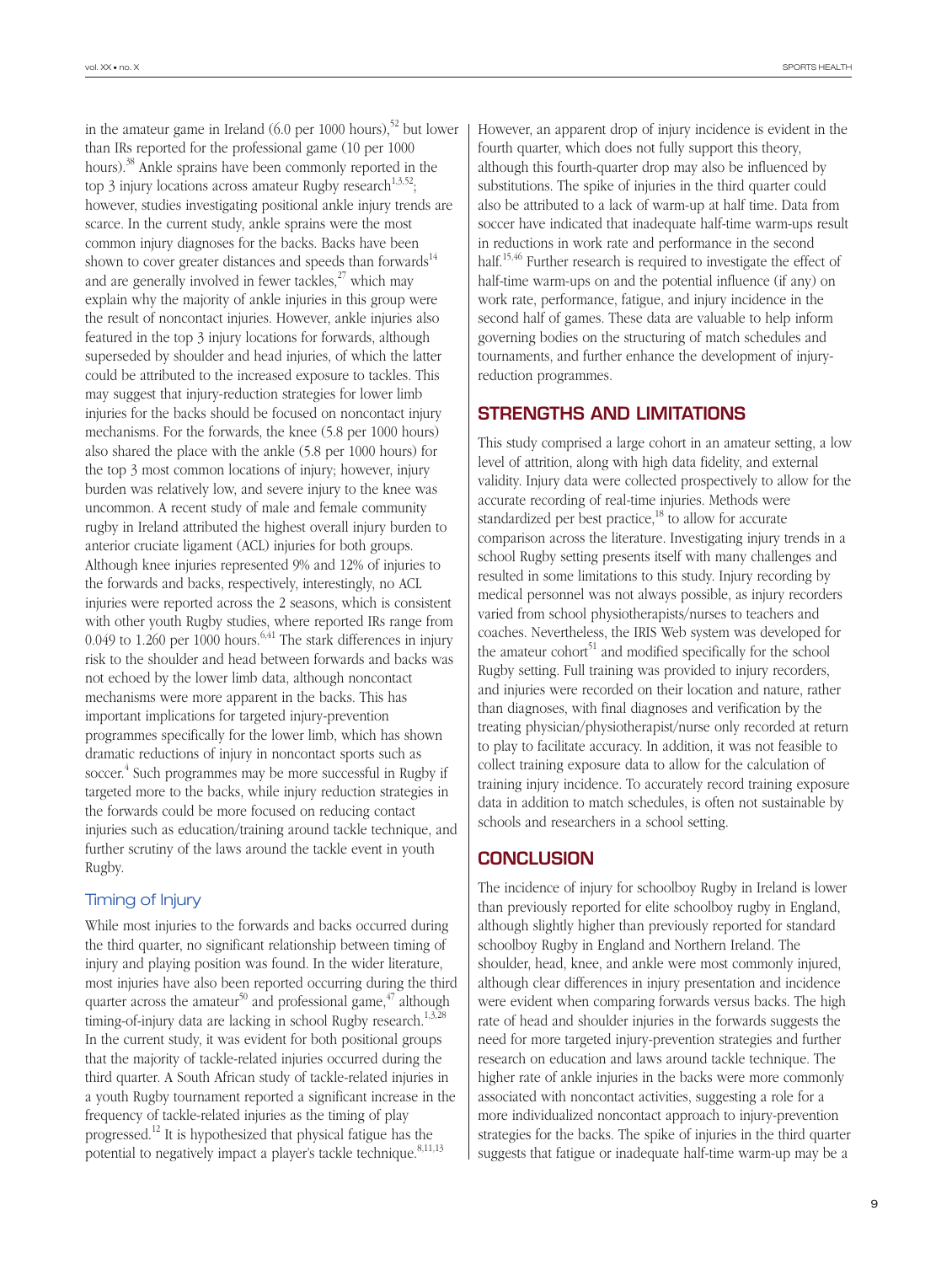contributing factor that warrants further exploration. This study demonstrates clear differences in injury presentation according to playing position in school Rugby and highlights the need for a more tailored approach to the design and implementation of injury-prevention strategies for schoolboy Rugby.

# **AUTHORS**

Therese M. Leahy, MSc (Department of Physical Education and Sport Sciences, University of Limerick, Limerick, Ireland); Ian C. Kenny, PhD (Department of Physical Education and Sport Sciences, University of Limerick, Limerick, Ireland; Health Research Institute, University of Limerick, Limerick, Ireland); Mark J. Campbell, PhD (Department of Physical Education and Sport Sciences, University of Limerick, Limerick, Ireland; Lero, The Irish Software Research Center, University of Limerick, Limerick, Ireland); Giles D. Warrington, PhD (Department of Physical Education and Sport Sciences, University of Limerick, Limerick, Ireland; Health Research Institute, University of Limerick, Limerick, Ireland); Roisin Cahalan, PhD (Health Research Institute, University of Limerick, Limerick, Ireland; School of Allied Health, University of Limerick, Limerick, Ireland); Andrew J. Harrison, PhD (Department of Physical Education and Sport Sciences, University of Limerick, Limerick, Ireland); Mark Lyons, PhD (Department of Physical Education and Sport Sciences, University of Limerick, Limerick, Ireland); Liam G. Glynn MD, Prof. (Graduate Entry Medical School, University of Limerick, Limerick, Ireland); Kieran O'Sullivan, PhD (Health Research Institute, University of Limerick, Limerick, Ireland; School of Allied Health, University of Limerick, Limerick, Ireland); Helen Purtill, PhD (Department of Mathematics and Statistics, University of Limerick, Ireland); Thomas M. Comyns, PhD (Department of Physical Education and Sport Sciences, University of Limerick, Limerick, Ireland; Health Research Institute, University of Limerick, Limerick, Ireland).

## ORCID iD

Therese M. Leahy **<https://orcid.org/0000-0002-2882-7355>** 

# **REFERENCES**

- 1. Archbold HAP, Rankin AT, Webb M, et al. RISUS study: rugby injury surveillance in Ulster schools. *Br J Sports Med*. 2017;51:600.
- 2. Bahr R, Clarsen B, Derman W, et al. International Olympic Committee consensus statement: methods for recording and reporting of epidemiological data on injury and illness in sport 2020 (including STROBE extension for Sport Injury and Illness Surveillance (STROBE-SIIS)). *Br J Sports Med*. 2020;54:372.
- 3. Barden C, Stokes K. Epidemiology of injury in elite english schoolboy rugby union: a 3-year study comparing different competitions. *J Athl Train*. 2018;53:514-520.
- 4. Barengo CN, Meneses-Echávez FJ, Ramírez-Vélez R, et al. The impact of the FIFA 11+ training program on injury prevention in football players: a systematic review. *Int J Environ Res Pub Res*. 2014;11:11986-12000.
- 5. Barr MJ, Sheppard JM, Gabbett TJ, Newton RU. Long-term training-induced changes in sprinting speed and sprint momentum in elite rugby union players. *J Strength Cond Res*. 2014;28(10):2724-2731.
- 6. Bram JT, Magee LC, Mehta NN, Patel NM, Ganley TJ. Anterior cruciate ligament injury incidence in adolescent athletes: a systematic review and meta-analysis. *Am J Sports Med*. 2020:0363546520959619.
- 7. Brooks JH, Fuller CW, Kemp SP, Reddin DB. Incidence, risk, and prevention of hamstring muscle injuries in professional rugby union. *Am J Sports Med*. 2006;34:1297-1306.
- 8. Brooks JHM, Fuller CW, Kemp SPT, Reddin DB. Epidemiology of injuries in English professional rugby union: part 1 match injuries. *Br J Sports Med*. 2005;39:757.
- 9. Brooks JHM, Kemp SPT. Injury-prevention priorities according to playing position in professional rugby union players. *Br J Sports Med*. 2011;45:765.
- 10. Brown JC, Verhagen E, Knol D, Van Mechelen W, Lambert MI. The effectiveness of the nationwide BokSmart rugby injury prevention program on catastrophic injury rates. *Scand J Med Sci Sports*. 2016;26:221-225.
- 11. Burger N, Lambert MI, Viljoen W, et al. Mechanisms and factors associated with tackle-related injuries in South African youth rugby union players. *Am J Sports Med*. 2016;45:278-285.
- 12. Burger N, Lambert MI, Viljoen W, et al. Tackle technique and tackle-related injuries in high-level South African rugby union under-18 players: real-match video analysis. *Br J Sports Med*. 2016;50:932-938.
- 13. Davidow D, Redman M, Lambert M, et al. The effect of physical fatigue on tackling technique in Rugby Union. *J Sci Sport Med*. 2020;Nov;23(11):1105-1110.
- 14. Donkin C, Venter R, Coetzee D, Kraak W. Positional in-match running demands of university rugby players in South Africa. *Front Psychol*. 2020;11:1591.
- 15. Fashioni E, Langley B, Page RM. The effectiveness of a practical half-time re-warm-up strategy on performance and the physical response to soccer-specific activity. *J Sports Sci*. 2020;38(2):140-149.
- 16. Finch C. A new framework for research leading to sports injury prevention. *J Sci Med Sport*. 2006;9(1440-2440 (Print)):3-9.
- 17. Freitag A, Kirkwood G, Scharer S, Ofori-Asenso R, Pollock AM. Systematic review of rugby injuries in children and adolescents under 21 years. *Br J Sports Med*. 2015;49(8):511-519
- 18. Fuller CW, Molloy MG, Bagate C, et al. Consensus statement on injury definitions and data collection procedures for studies of injuries in rugby union. *Br J Sports Med*. 2007;41:328-331.
- 19. Fuller CW, Molloy MG, Marsalli M. Epidemiological study of injuries in men's international under-20 rugby union tournaments. *Clin J Sports Med*. 2011;21:356-358.
- 20. Fuller CW, Taylor A, Kemp SPT, Raftery M. Rugby World Cup 2015: World Rugby injury surveillance study. *Br J Sports Med*. 2017;51:51.
- 21. Funk L. Treatment of glenohumeral instability in rugby players. *Knee Surg Sports Traumatol Arthrosc*. 2016;24:430-439.
- 22. Gabbett TJ. Influence of playing position on the site, nature, and cause of rugby league injuries. *J Strength Cond Res*. 2005;19:749-755.
- 23. Hancock MBC, Stokes K, Roberts S, McKay C, Kemp S, Faull-Brown R. Youth Rugby Injury Surveillance Project (YRISP) - season report 2018-2019. 2019. https://www.englandrugby.com/dxdam/fd/fd26dff4-0467-44bd-a68d-1880ae881c86/CRISP%2018-19.pdf
- 24. Headey J, Brooks JHM, Kemp SPT. The epidemiology of shoulder injuries in English professional rugby union. *Am J Sport Med*. 2007;35:1537-1543.
- 25. Hislop MD, Stokes KA, Williams S, et al. Reducing musculoskeletal injury and concussion risk in schoolboy rugby players with a pre-activity movement control exercise programme: a cluster randomised controlled trial. *Br J Sports Med*. 2017;51:1140-1146.
- 26. Kemp SP, Hudson Z, Brooks JH, Fuller CW. The epidemiology of head injuries in English professional rugby union. *Clin J Sport Med*. 2008;18:227-234.
- 27. La Monica MB, Fukuda DH, Miramonti AA, et al. Physical differences between forwards and backs in American collegiate rugby players. *J Strength Condit Res*. 2016;30(9):2382-2391.
- 28. Leahy TM, Kenny IC, Campbell MJ, et al. Injury surveillance in school rugby: a systematic review of injury epidemiology & surveillance practices. *Phys Ther Sport*. 2019;38:170-178.
- 29. Leahy TM, Kenny IC, Campbell MJ, et al. Injury surveillance and prevention practices across rugby schools in Ireland. *Phys Ther Sport*. 2020;43:134-142.
- 30. Maffulli N, Longo UG, Gougoulias N, Loppini M, Denaro V. Long-term health outcomes of youth sports injuries. *Br J Sports Med*. 2010;44:21-25.
- 31. Montgomery C, O'Briain DE, Hurley ET, et al. Video analysis of shoulder dislocations in rugby: insights into the dislocating mechanisms. *Am J Sports Med*. 2019;47:3469-3475.
- 32. Nicholas CW. Anthropometric and physiological characteristics of rugby union football players. *Sports Med*. 1997;23:375-396.
- 33. Palmer-Green DS, Stokes KA, Fuller CW, et al. Match injuries in English youth academy and schools rugby union: an epidemiological study. *Am J Sports Med*. 2013;41:749-755.
- 34. Pollock AM, White AJ, Kirkwood G. Evidence in support of the call to ban the tackle and harmful contact in school rugby: a response to World Rugby. *Br J Sports Med*. 2017;51:1113.